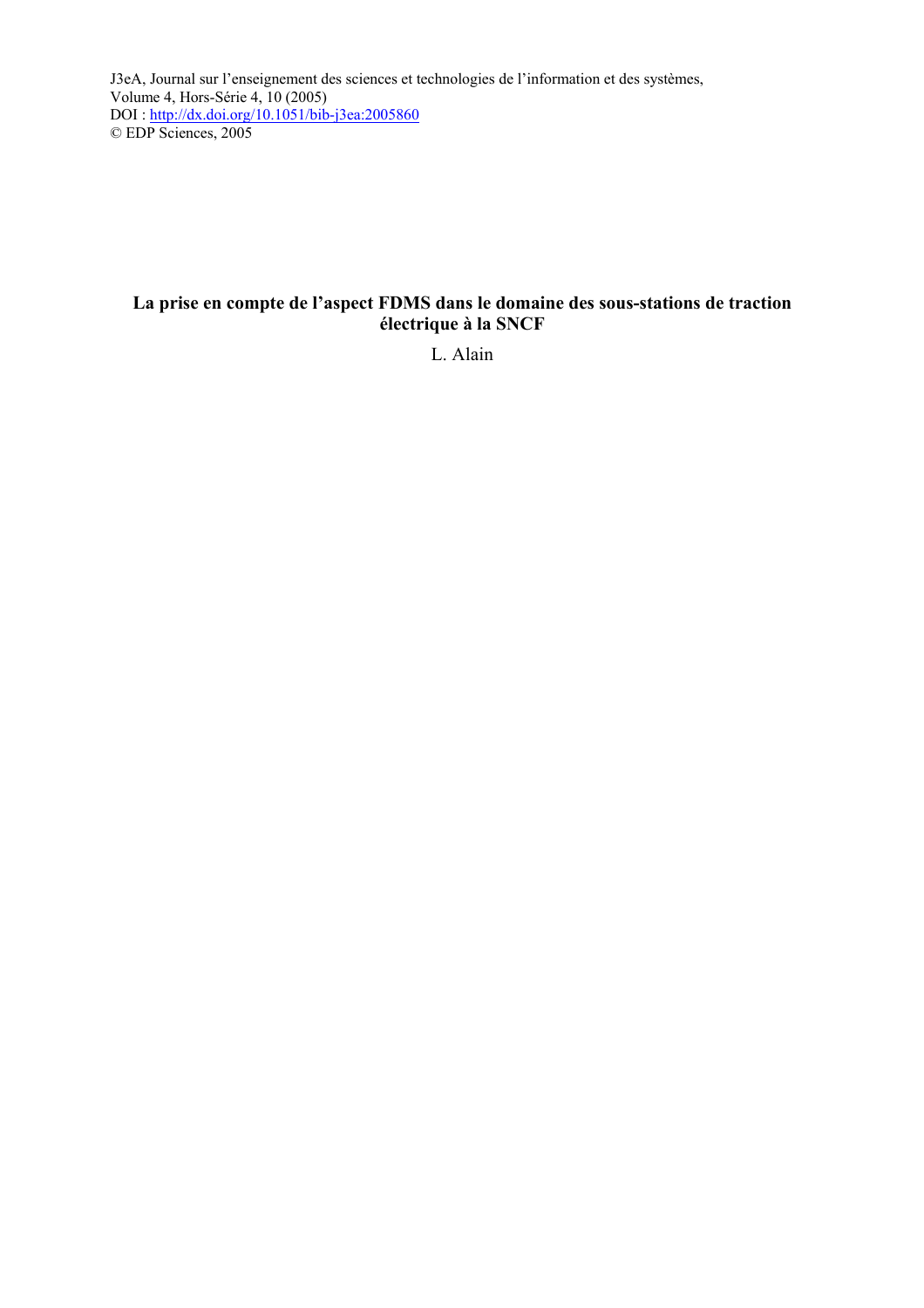# **COMMUNICATION DANS LES JOURNEES DU CLUB EEA**

# « Diagnostic en Electronique, Electrotechnique et Automatique »

# 17-18 Mars 2005 Lyon

### Titre:

# LA PRISE EN COMPTE DE L'ASPECT FDMS DANS LE DOMAINE DES SOUS-STATIONS DE TRACTION ÉLECTRIQUE A LA SNCF

### **Auteur: Lionel ALAIN**

La traction électrique est très étroitement liée aux notions de réseaux de distribution de l'énergie électrique, de maintenance et de recherche de la continuité de service. Ce dernier aspect est d'autant plus important qu'il contribue directement à la régularité des circulations des trains électriques. La Direction de l'Ingénierie ainsi que les établissements SNCF en charge de l'Equipement d'Alimentation des Lignes Electrifiées ont pour mission d'assurer une disponibilité de l'alimentation de la traction électrique élevée ; les premiers lors les phases de conception et de régénération des sous-stations et postes, les seconds au cours des opérations de maintenance.

L'anticipation de tout arrêt intempestif est certes assurée au mieux par des systèmes et méthodes dédiés de surveillances et de diagnostic tels que les dispositifs de protections, perturbographies, techniques de maintenance préventive et autres mesures télétransmises au Centraux Sous-Stations. Cependant, la limitation des dysfonctionnements, et donc du nombre de systèmes de diagnostics à déployer par la suite, commence également dès la phase de conception. C'est ce point de vue orienté Ingénierie de conception qui est plus particulièrement développé ici. Le présent article reprend en effet les traits marquants de la FDMS prévisionnelle telle qu'elle est aujourd'hui appliquée aux sous-stations de traction électrique à la SNCF durant la phase de conception.

### 1. Les principaux enjeux de la FDMS prévisionnelle appliquée aux sousstations de traction électrique :

En matière de sous-stations de traction électrique à la SNCF, qu'il s'agisse d'installations existantes ou neuves et quel que soit le niveau de tension considéré (1500Vcc, 25kVca ou 2x25kVca pour ne citer que les plus répandus en France) la finalité de l'étude FDMS consiste en général à :

- Optimiser des architectures et des modes de fonctionnement vis à vis d'une mission d'alimentation électrique en évaluant essentiellement l'apport de redondances de matériels ou de fonctionnalités à l'aide d'indicateurs de sûreté de fonctionnement.
- Vérifier le caractère GAME (Globalement Au Moins Equivalent) lors d'opérations de modernisation ou de diversification du parc de matériel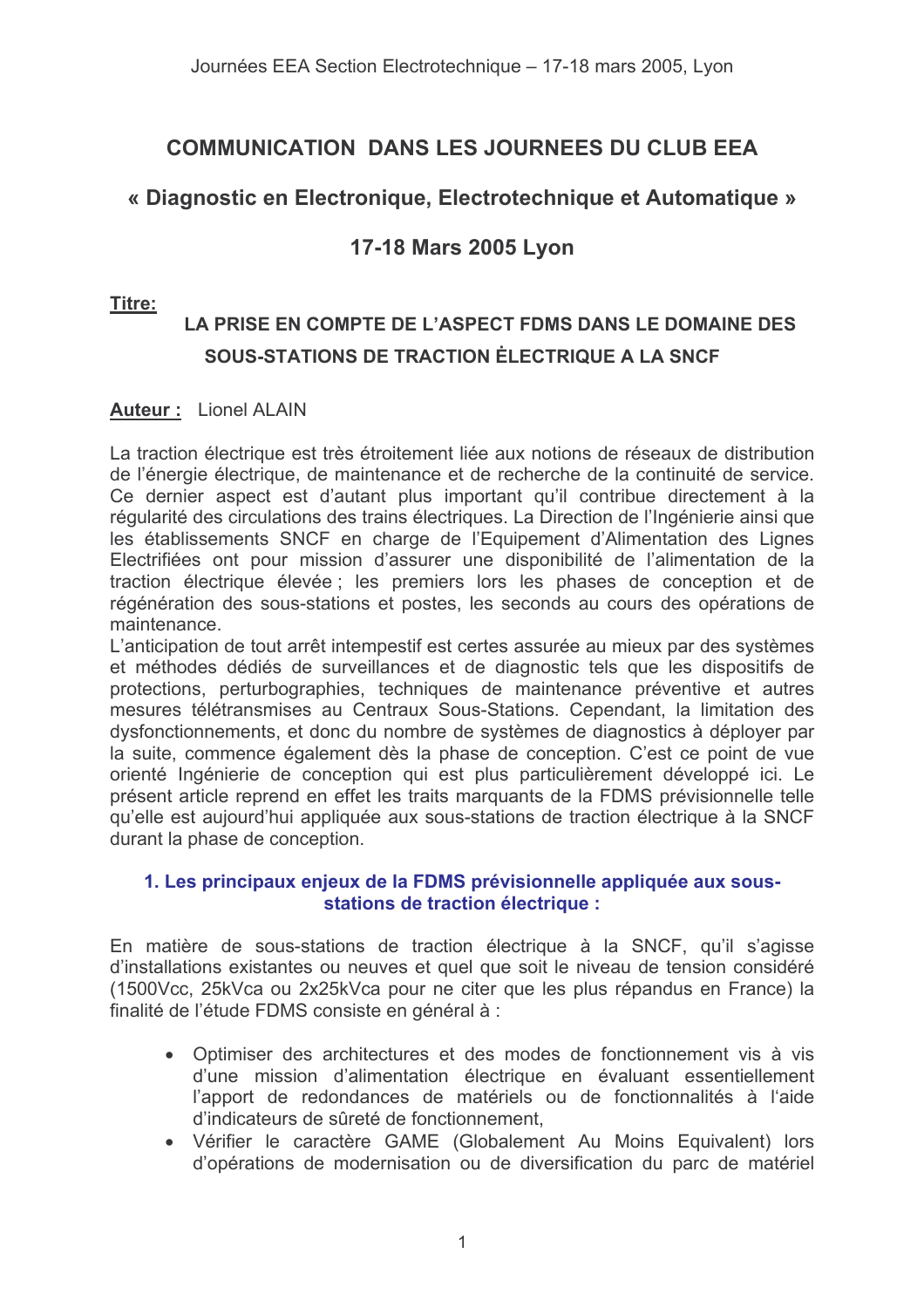(remplacement par exemple d'une commande électro-mécanique par une commande électronique pour un interrupteur 25 kV),

• Mieux apprécier les offres et solutions techniques des constructeurs et aider à l'élaboration des spécifications techniques et des cahiers des charges fonctionnels aussi bien pour le matériel électrotechnique que pour les systèmes de contrôle commande.

La principale originalité tient dans le fait que les sous-stations de traction électrique par leur mission d'alimentation et le haut niveau de disponibilité requis imposent à l'étude FDMS d'intégrer la modélisation d'un système maintenu. En effet, dès que la sous-station est en service, il n'est pas question contrairement à une carte électronique de la laisser tomber en panne pour se constituer un retour d'expérience sur les indicateurs de sûreté de fonctionnements classiques (ou encore indicateurs de sûreté de fonctionnement intrinsèques). On recourt aux indicateurs de sûreté de fonctionnement opérationnels qui permettent de tenir compte des contraintes d'exploitation propres au système et de la maintenance préventive effectuée sur les installations. La définition et la mise en œuvre de ces indicateurs opérationnels sont deux des enjeux de cet article.

# 2. L'approche FDMS classique :

# 2.1 Quelques mots sur les indicateurs de FDMS intrinsèques classiques :

Pour mémoire on rappelle ci-dessous les définitions des indicateurs de sûreté de fonctionnement intrinsèques que sont la disponibilité, le MTBF (Mean Time Between Failure) et le MTTR (Mean Time To Repair). C'est en effet sur ces indicateurs que repose une étude FDMS et il est de plus en plus courant qu'une électrification est assignée à un objectif de disponibilité.

• La disponibilité caractérise l'aptitude d'un système à être en état d'accomplir une fonction requise, dans des conditions données, à un instant donné ou pendant un intervalle de temps déterminé, en supposant que la fourniture des moyens extérieurs soit assurée. La disponibilité intrinsèque est exprimée numériquement à l'aide de la formule :

$$
A = \frac{MTBF}{(MTBF + MT \text{ TR})} \times 100\tag{1}
$$

Il convient donc de définir les MTBF et MTTR utilisés, ce qui est effectué dans les deux points suivants.

• L'obiectif de la fiabilité est de caractériser l'aptitude d'un système à accomplir une fonction requise, dans des conditions données, pendant un intervalle de temps déterminé. Une mesure pratique de la fiabilité est le MTBF (Mean Time Between Failure) qui est la durée moyenne entre deux défaillances consécutives d'une entité réparée. Pour en obtenir une valeur, on peut recourir au taux de défaillance λ. Ce taux est le rapport entre le nombre de pannes pendant le cycle de vie du composant et le temps de fonctionnement cumulé correspondant. Si  $\lambda$  est supposé constant dans le temps (ce qui peut en général être considéré comme vrai sur la durée de vie de la plupart des composants), la répartition des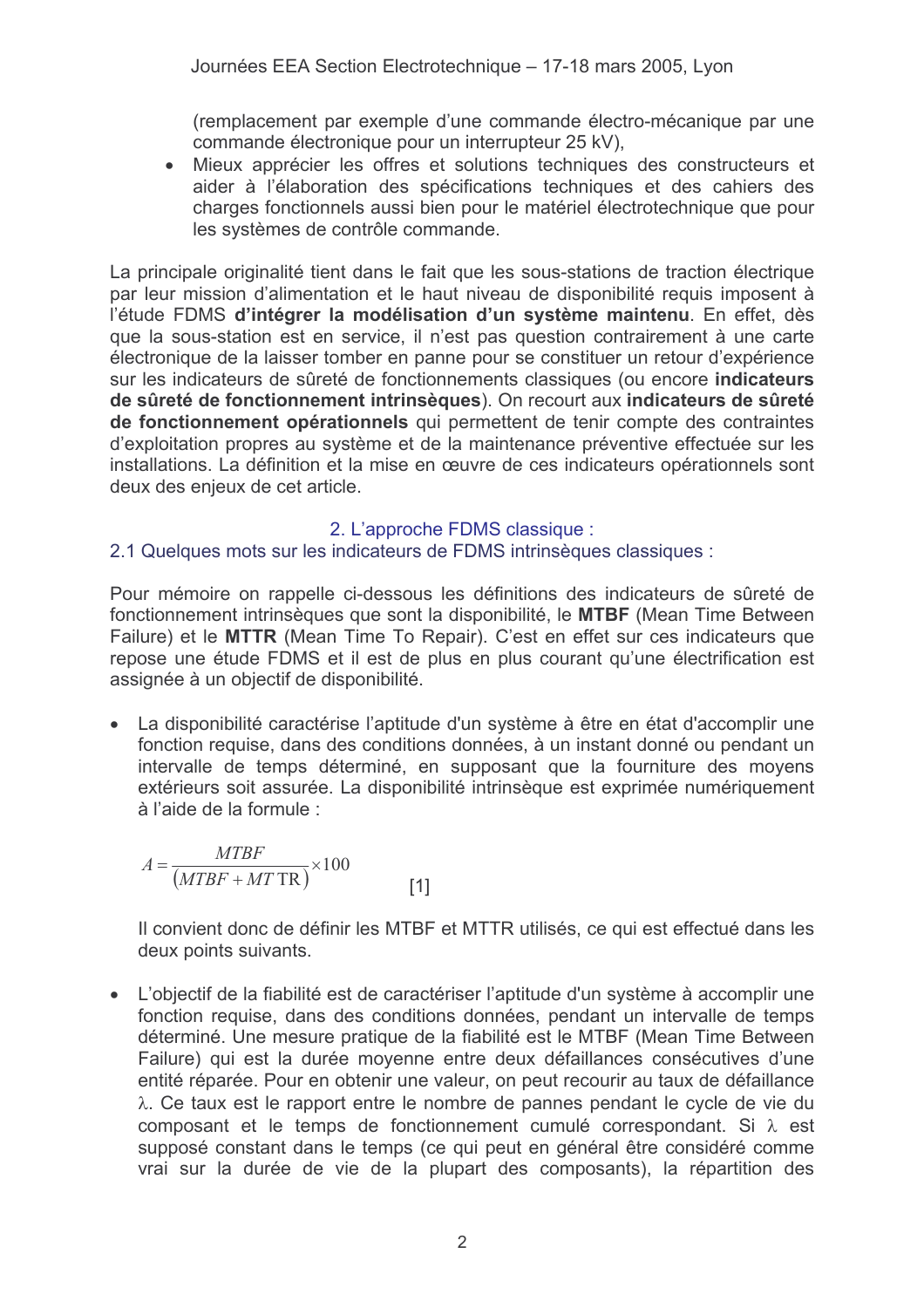défaillances en fonction du temps est exponentielle. Dans ce cas, le MTBF s'exprime numériquement à l'aide de la formule : MTBF =  $1/\lambda$ .

- Le MTTR (Mean Time To Repair) est le temps de dépannage total mesuré pour un groupe d'unités divisé par le nombre total de défaillances. Ce critère quantifie la maintenabilité d'un système. Il est l'addition des composantes suivantes :
- le temps administratif : période de temps entre la détection d'une panne et la notification au service de maintenance,
- le temps de transport : période de temps entre la notification au service de  $\sim$ maintenance et l'arrivée sur place du personnel de maintenance muni du matériel nécessaire.
- le temps moyen de réparation (MRT (Mean Repairing Time))

# 2.2 L'étude FDMS classique :

En suivant cette démarche, le calcul des paramètres de FDMS d'un composant ou d'une installation dépend fortement de sa composition (nombre d'éléments et paramètres de FDMS de ceux-ci) et de son mode d'utilisation (type d'association fonctionnelle). Il semble donc satisfaisant de procéder en 2 temps :

Phase 1: collecte d'informations

Le calcul débute par une collecte d'informations :

- $\checkmark$  répertorier le matériel.
- ✓ collecter les paramètres de FDMS des différents constituants de l'installation.
- $\checkmark$  connaître les conditions d'exploitation,
- ← répertorier les consignes de maintenance.

### Phase 2 : calcul

Le cheminement de ce calcul est le suivant :

- $\checkmark$  assurer un découpage fonctionnel pour décomposer l'installation en groupements de matériel ou cellules.
- $\checkmark$  déterminer le type d'association fonctionnelle entre groupements et à l'intérieur des aroupements.
- $\checkmark$  déterminer le type de redondance (active ou passive) en fonction des conditions d'exploitation,
- ✓ déduire, du type d'association fonctionnelle et des redondances éventuelles, l'équation d'état décrivant la fiabilité de l'installation à l'aide d'opérateurs logiques,
- $\checkmark$  calculer les paramètres de FDMS de chaque cellule puis de l'installation ce que permettent les logiciels de sûreté de fonctionnement.

L'ensemble de la démarche classique peut alors être résumée au travers du diagramme ci-dessous: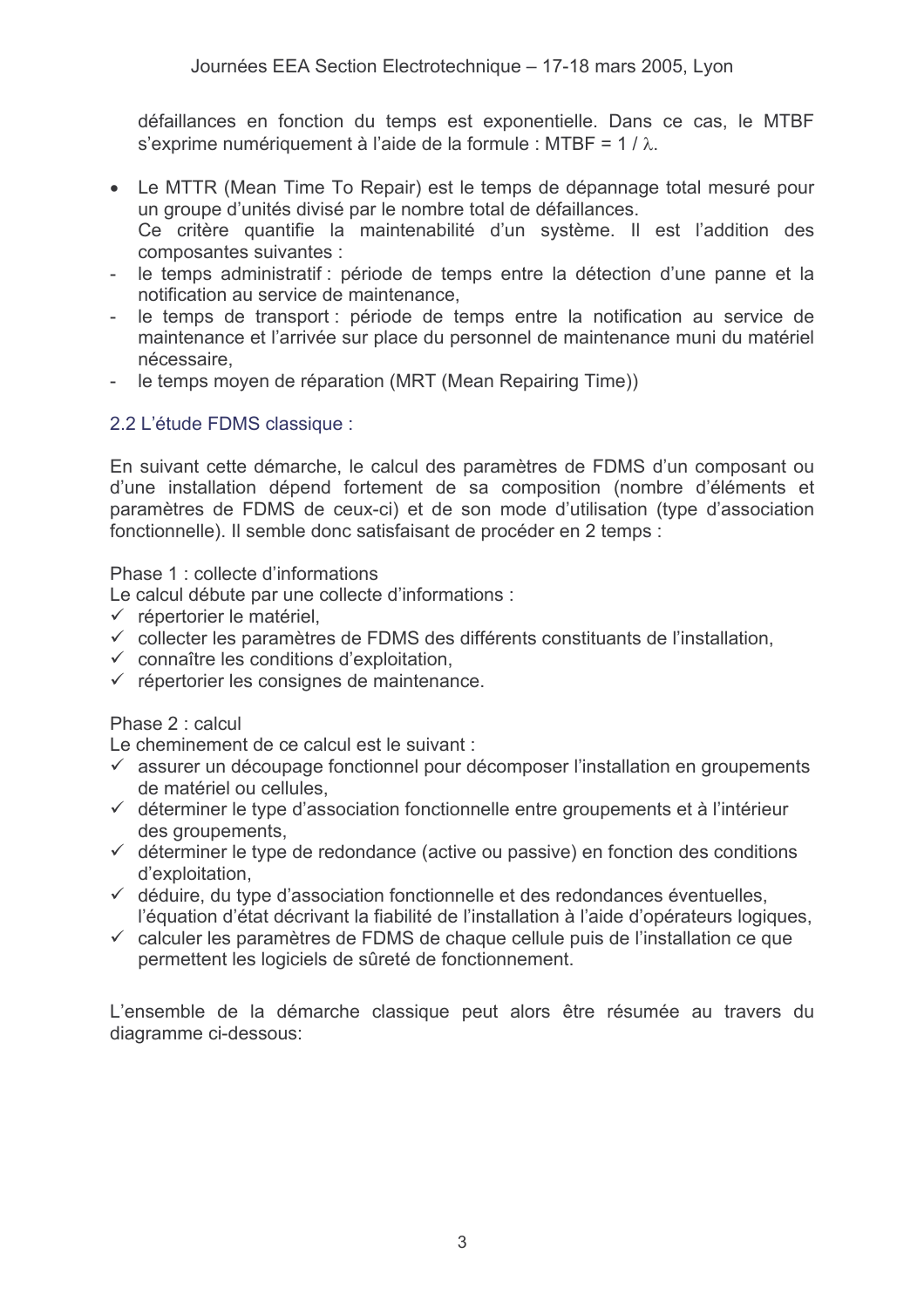

figure 1 : méthode d'approche FDMS classique

# 2.3 Les limites de l'approche FDMS classique :

Cette méthode est satisfaisante sur le plan théorique mais, en pratique, les données d'entrées issues du REX et des informations constructeurs ne sont pas forcément disponibles par bloc fonctionnel et ne sont pas les indicateurs de sûreté de fonctionnement intrinsèques tels que les MTBF et MTTR si bien que le diagramme précédent n'est pas adaptable directement.

Pour être réellement représentatifs des éléments qui composent le système, les paramètres FDMS collectés doivent tenir compte des contraintes inhérentes auxquelles le système étudié et les éléments le composant sont soumis à savoir :

- Les différents modes de fonctionnement
- Les contraintes de sollicitation du matériel

Dans le calcul, nous devrons par exemple prendre en compte le niveau de sollicitation du matériel pour apprécier plus finement les critères de FDMS du matériel. En effet, selon sa place et sa mission dans l'installation, un même matériel peut présenter des contraintes de sollicitations différentes.

Les contraintes introduites par la politique de maintenance

Le choix du type de maintenance, préventive ou corrective, conditionne en effet la fiabilité. Si la maintenance est corrective, la fiabilité prise en compte sera égale à celle annoncée par le constructeur. En revanche, si la maintenance est préventive. l'entretien réqulier du matériel va permettre d'allonger sa durée de fonctionnement sans interruption de service et modifier sa fiabilité qui va tendre à augmenter. Notons, par ailleurs, que la maintenance corrective va occasionner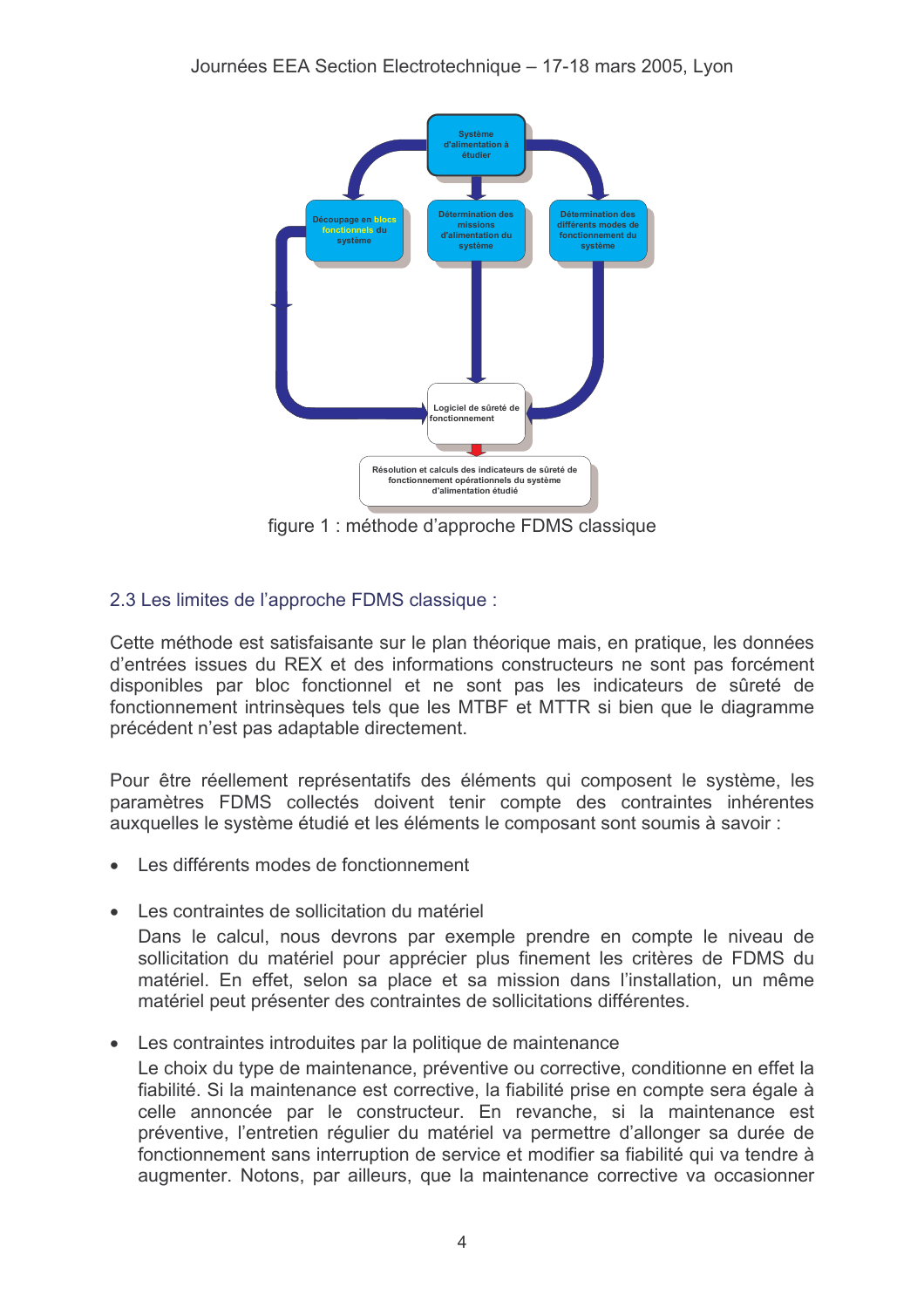des interruptions de service forcées tandis que la maintenance préventive va générer en plus des interruptions de service planifiées.

- Les contraintes introduites par les conditions d'exploitation
- Les contraintes dues à l'automaticité de l'installation Au travers de ces deux derniers points, d'identifier les contraintes qui vont influencer la disponibilité de l'installation. On cherche ainsi à mettre en évidence les redondances éventuelles et les éléments vitaux
- Les difficultés à obtenir de la part des constructeurs des valeurs d'indicateurs de sûreté de fonctionnement cohérents pour effectuer des calculs de FDMS prévisionnels.

La prise en compte de ces contraintes conduit à l'élaboration d'indicateurs de sûreté de fonctionnement dits opérationnels.

Certains constructeurs nous ont confié les paramètres de FDMS de leurs appareils. Cependant, en l'absence d'une base de données complète sur ceux-ci, il est nécessaire de se tourner vers les données issues de notre retour d'expérience (REX). Ces données, sont disponibles auprès du service Maintenance et Développement SNCF sous diverses formes et sont fournies par « lot de maintenance ». Un lot de maintenance est un ensemble d'appareils ou groupements d'appareils qui pour des raisons d'exploitation et de sécurité subissent les interventions de maintenance préventive périodique au même moment. Ces données tiennent compte de l'ensemble des contraintes évoquées ci-dessus. Il est à noter qu'étant issues du REX sur l'ensemble du parc de sous-stations exploitées par la SNCF, ces données rendent également compte du diagnostic pratiqué quotidiennement par les équipes de maintenance.

### 3. L'approche FDMS opérationnelle appliquée aux sous-stations de traction électrique

### 3.1 Position du problème :

Le problème se réduit maintenant à traduire les indicateurs de sûreté de fonctionnement caractérisant un système maintenu afin qu'ils puissent permettre la modélisation du système par le logiciel de sûreté de fonctionnement. Ce qui se ramène dans notre cas à deux étapes :

- Fournir au logiciel des indicateurs de sûreté de fonctionnement de type MTBF et MTTR qui soient non plus des indicateurs intrinsèques mais opérationnels (car prenant en compte le REX et la maintenance).
- Fournir au logiciel un découpage fonctionnel du système à évaluer en fonction du découpage effectué par le département maintenance en lots de maintenances ainsi que des modes de fonctionnement souhaités.

Afin de profiter du retour d'expérience de la SNCF il est nécessaire d'intégrer la maintenance préventive pratiquée sur les installations car toutes les valeurs disponibles par retour d'expérience en tiennent compte.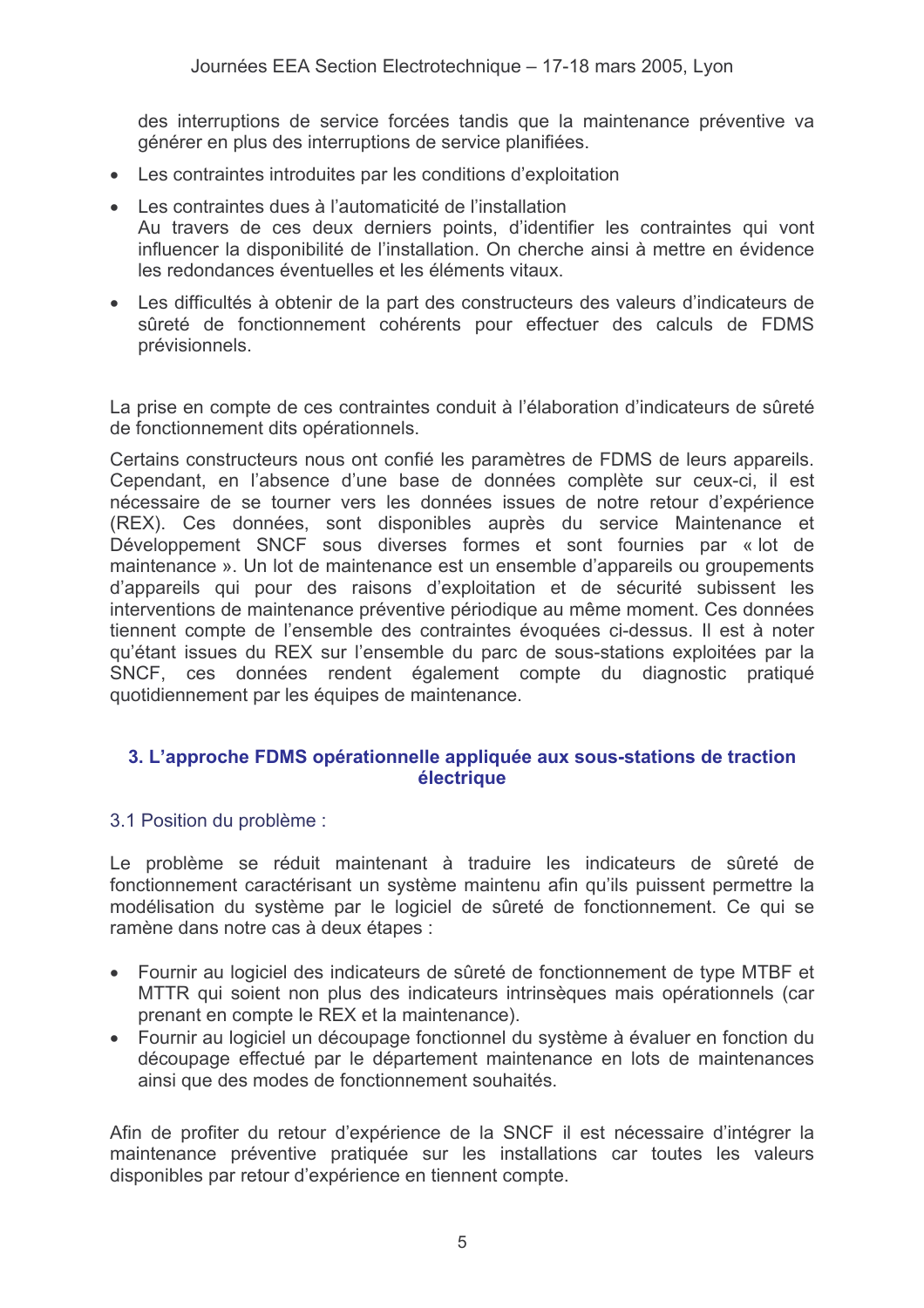### 3.2 L'élaboration des indicateurs de sûreté de fonctionnement opérationnels

Une des normes la plus éloquente à ce sujet est certainement la norme MIL-STD-1388-2B. Il importe de signaler ici que l'on se réfère à cette norme seulement pour la définition des indicateurs de sûreté de fonctionnement opérationnels dont il est ici question.

L'Annexe E section 3 article 001 de la norme MIL-STD-1388-2B nous renseigne doublement à ce sujet en permettant d'une part de définir précisément les indicateurs de sûreté de fonctionnement précédents et d'autre part d'en calculer les valeurs à partir des données d'entrées disponibles.

Le MTBPM (Mean Time Between Preventive Maintenance) est la durée moyenne entre deux actions de maintenance préventive sur le système.

Le MTPM (Mean Time of Preventive Maintenance) est la durée moyenne d'une action de maintenance préventive sur le système.

Ainsi, le MTBM (Mean Time Between Maintenance) (ou MTBMA (Mean Time Between Mainteance Actions) est la durée moyenne entre actions ou ensemble d'actions nécessaires pour réparer ou maintenir un système afin qu'il accomplisse une fonction requise dans des conditions données pendant un intervalle de temps donné. (Dans le cas présent, on se restreint à considérer les actions de réparation du système maintenu et les actions de maintenance préventive). Il s'exprime ici par :

$$
MTBM = \frac{1}{MTBF} + \frac{1}{MTBPM}
$$

Le MAMDT (Mean Active Maintenance DownTime) ou M est la durée moyenne d'une action ou d'un ensemble d'actions destinées à réparer ou à maintenir le système afin qu'il accomplisse une fonction requise dans des conditions données pendant un intervalle de temps donné. (Dans le cas présent, on se restreint à considérer les actions de réparation du système maintenu et les actions de maintenance préventive). Il s'exprime ici par :

 $[2]$ 

$$
M = MAMDT = \frac{ET_1 \times TF_1 + ET_2 \times TF_2}{TF_1 + TF_2}
$$
\n
$$
\tag{3}
$$

Avec :

- $ET_1$  durée movenne de réparation du bloc fonctionnel maintenu
- $ET_2$  durée moyenne d'une intervention de maintenance préventive sur le bloc  $\blacksquare$ fonctionnel maintenu
- $T\!F_1$  taux de défaillance du bloc fonctionnel maintenu

 $T\sqrt{F_2}$  fréquence des opérations de maintenance préventive sur le bloc fonctionnel ce qui se traduit dans le cas présent par :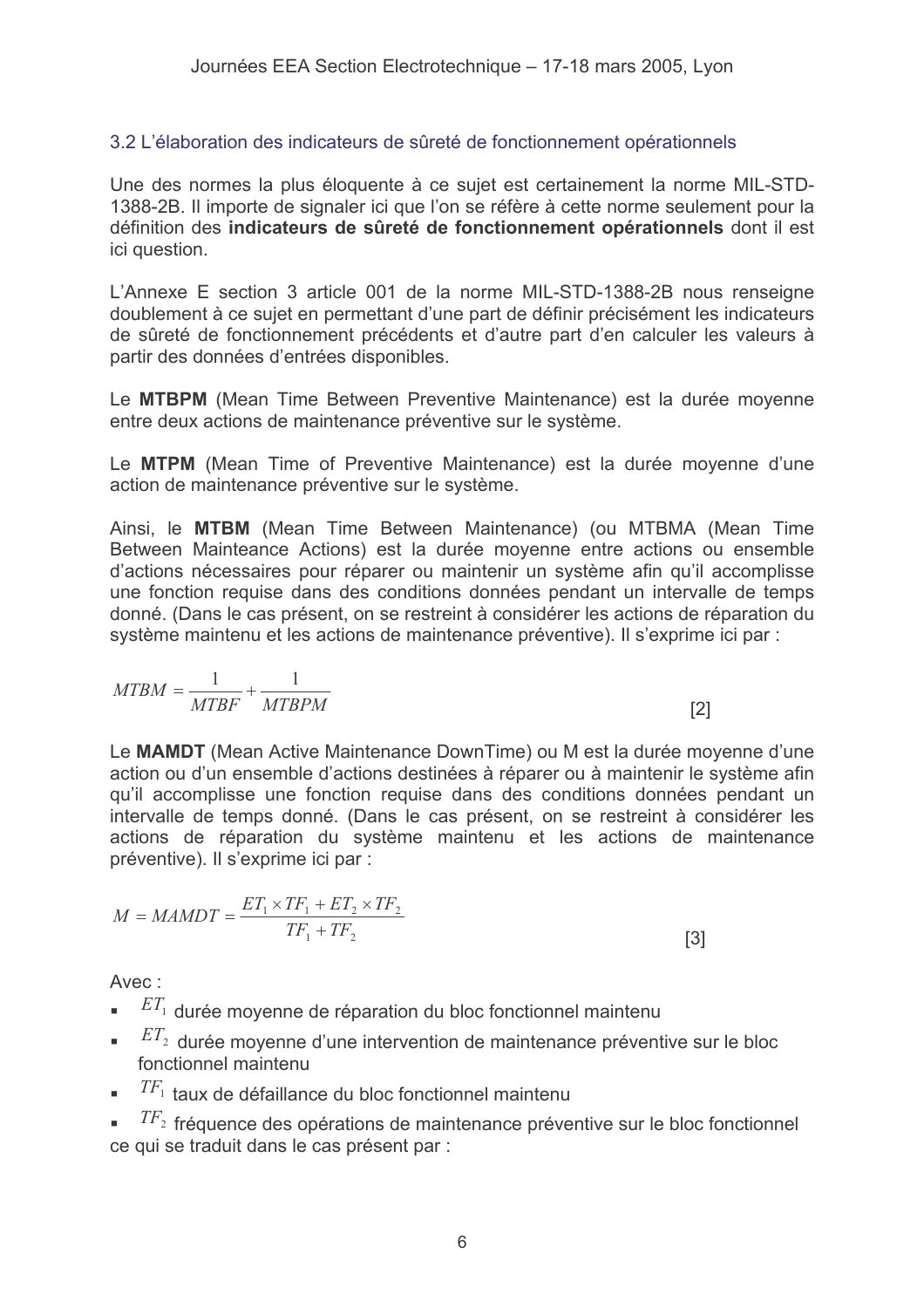$$
M = MAMDT = \frac{MT \, \text{TR} \times \frac{1}{MTBF} + MTPM \times \frac{1}{MTBPM}}{MTBF + \frac{1}{MTBPM}}
$$
\n
$$
\boxed{4}
$$

C'est en s'appuyant sur la connaissance des contraintes évoquées précédemment que les groupements fonctionnels d'appareils nécessaires aux calculs de sûreté de fonctionnement peuvent être constitués.

Les données disponibles à la SNCF au départ sont pour chaque lot de maintenance :

- $\Rightarrow$  Le MTBF du bloc maintenu
- $\Rightarrow$  Le MTTR du bloc maintenu
- $\Rightarrow$  Le MTPM du bloc maintenu
- $\Rightarrow$  Le MTBPM du bloc maintenu

On peut donc finalement déterminer le MTBM et le MAMDT (ou plus simplement M) qu'il faut fournir pour chaque lot de maintenance au logiciel pour tenir compte de la maintenance préventive. Ces deux indicateurs sont les alternatives opérationnelles respectivement du MTBF et du MTTR intrinsèques dans le cas qui nous occupe.

### 3.3 L'étude FDMS prévisionnelle du système maintenu :

Une nouvelle difficulté provient maintenant du fait que les valeurs des indicateurs de sûreté de fonctionnement sont données par lots de maintenance qui ne correspondent pas aux groupements fonctionnels que l'on choisirait pour décrire les modes de fonctionnement. Pour sa part, le logiciel de sûreté de fonctionnement utilisé prend plutôt en compte des **blocs fonctionnels** traduisant un mode de fonctionnement que des lots de maintenance rendant compte de pratiques de maintenance. Ces lots de maintenance sont en fait des groupes d'appareils qui subissent ensemble des interventions de maintenance préventive pour des raisons de sécurité (principe de la coupure visible etc...) et de commodité d'intervention. Il reste donc à partir des données par lot de maintenance à élaborer les données par blocs fonctionnels décrivant le mode de fonctionnement.

Ceci est effectué en pondérant les indicateurs de sûreté de fonctionnement opérationnels obtenus pour les lots de maintenance à hauteur de l'importance avec laquelle ces derniers contribuent au bloc fonctionnel considéré.

On peut finalement résumer la démarche FDMS pratique qui est employée pour modéliser et étudier un système d'alimentation de la traction électrique maintenu par l'organigramme suivant.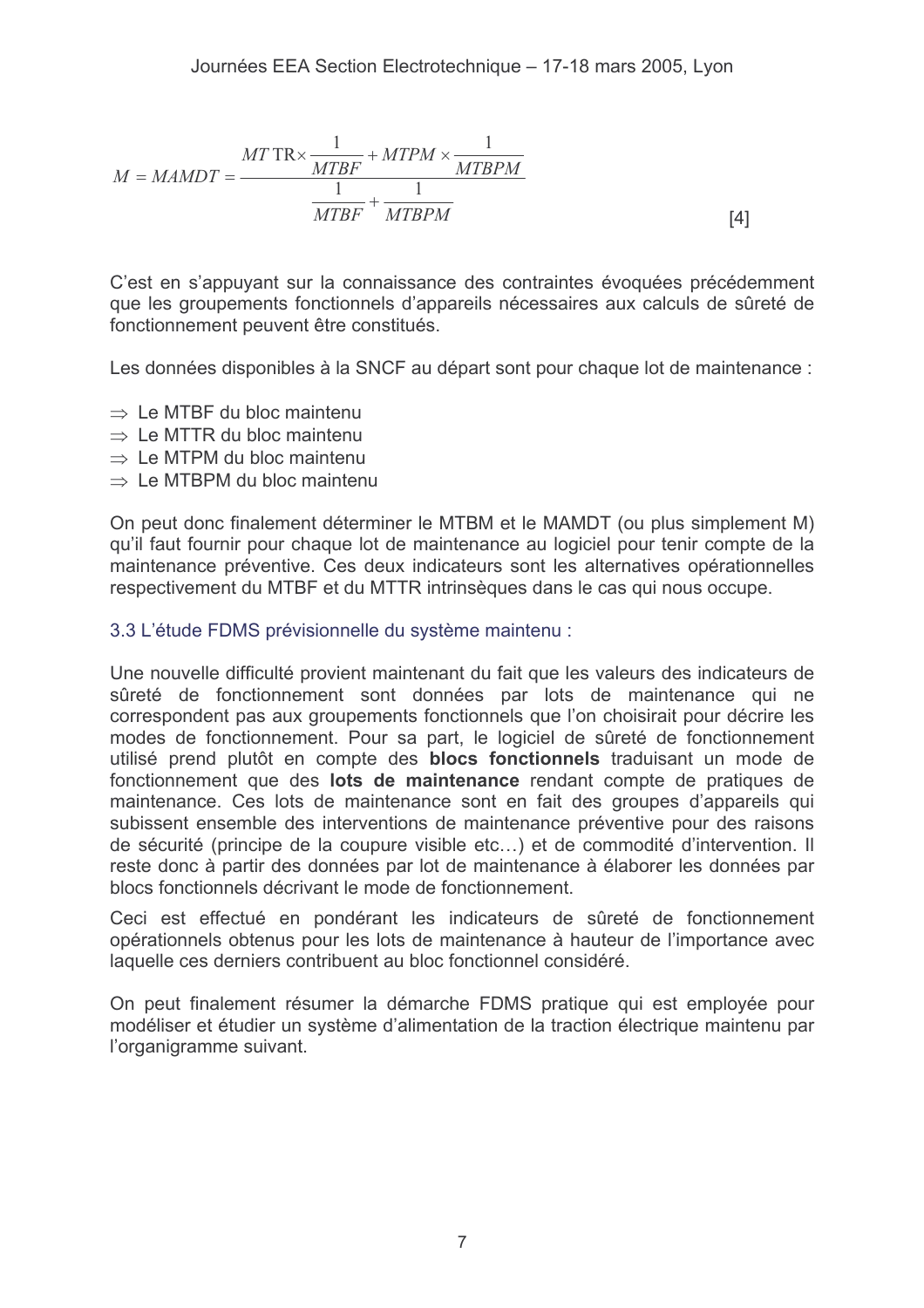

figure 2 : méthode d'approche prenant en compte la maintenance préventive pratiquée à la SNCF

On y retrouve en fait le schéma correspondant à la méthode classique sur lequel vient se greffer le traitement préalable des données d'entrée disponibles au département Maintenance et Développement afin de fournir au logiciel de sûreté de fonctionnement non plus des indicateurs de sûreté de fonctionnement intrinsèques mais des indicateurs de sûreté de fonctionnement opérationnels.

### 4. Des études prévisionnelles FDMS à la rédaction des cahiers des charges :

Associées au REX et aux données d'entrées déjà fournies par les constructeurs, les réflexions et calculs prévisionnels menés dans le cadre des études décrites précédemment permettent également à la Direction de l'Ingénierie d'optimiser les spécifications et la formulation des exigences FDMS lors de la rédaction des cahiers des charges des matériels électrotechniques destinés aux fournisseurs et constructeurs de matériels électrotechnique.

### 4.1 Les limites des relations contractuelles courantes

Les limites classiques des relations SNCF client/fournisseur et les difficultés rencontrées quotidiennement lors de la spécification des exigences en termes de FDMS se caractérisent en effet de part et d'autre par les constats suivants :

Côté SNCF client:

- Des réponses inexploitables (voire absence de réponse).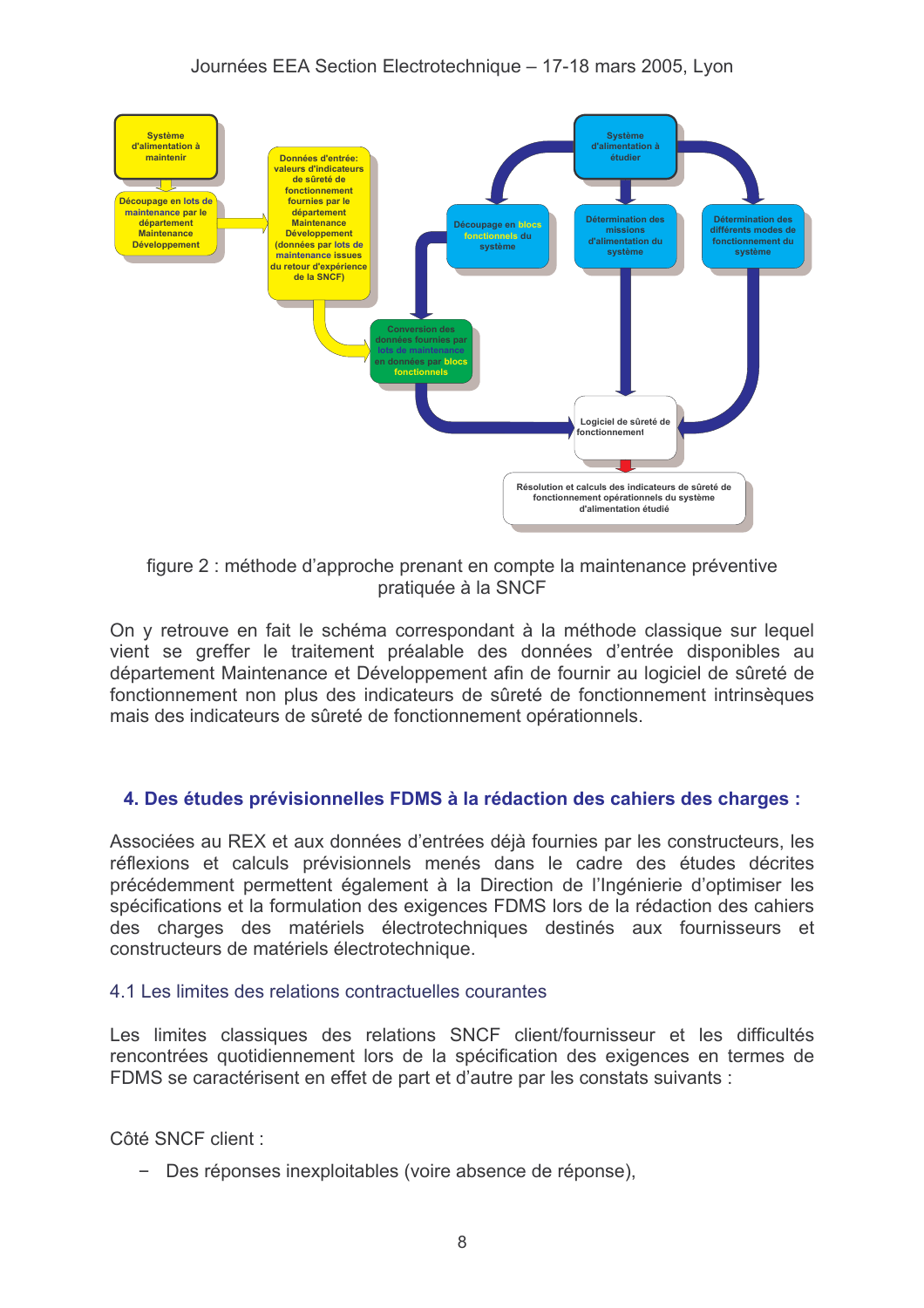- Un engagement à minima sans preuves,
- Des surenchères non démontrées,
- L'impossibilité de consulter les documentations de maintenance avant livraison,

Côté fournisseurs :

- Des spécifications qui ne mentionnent pas forcément toutes les conditions d'utilisation et d'exploitation.
- Des indicateurs de sûreté de fonctionnement pouvant prêter à confusion.

### 4.2 L'apport de l'approche FDMS opérationnelle :

L'approche FDMS opérationnelle et les réflexions qui la précèdent permettent ainsi de préciser dans les cahiers des charges

- Les conditions d'utilisation et d'exploitation, dégagées lors de la phase de recherche des contraintes inhérentes au système (conditions particulières d'utilisation, mission de l'appareil, évènements redoutés),
- Des valeurs d'indicateurs de sûreté de fonctionnement que les fournisseurs doivent être en mesure de fournir et qui pourront par la suite être réintégrés à la modélisation lors de la phase d'élaboration des indicateurs de sûreté de fonctionnement opérationnels.

Pour ne citer que les principaux :

- la probabilité d'occurrence de chaque défaillance (traduite en MTBF ou MTTF (Mean Time To First Failure)). Les fournisseurs préfèrent fournir le MTTF et non pas le MTBF car ils ne dominent pas le temps de remise en état comprenant la détection, l'intervention, l'approvisionnement et le montage, le test et la remise en service. La fourniture du MTTF permettra de plus de caler les interventions de maintenance préventive.
- le temps nécessaire à la remise en état du système (MRT). Concernant ce  $\overline{\phantom{0}}$ MRT, la définition qui semble la plus cohérente est sans doute celle qui est explicitée dans la norme CEI 870-4 évoquée précédemment. Le MRT est défini comme une composante du MTTR, lequel MTTR se compose du temps administratif ou période de temps entre la détection d'une panne et la notification au service de maintenance, du temps de transport ou période de temps entre la notification au service de maintenance et l'arrivée sur place du personnel de maintenance muni du matériel nécessaire, du temps de réparation (MRT) ou durée moyenne nécessaire au personnel de maintenance qualifié une fois sur place, équipé des pièces de rechange et de l'équipement d'essai recommandé, pour diagnostiquer et réparer la panne et essayer l'équipement réparé. On comprend alors que seul le MRT peut sous ces définitions être fourni par le fournisseur. La fourniture du MTTR défini précédemment n'aurait de sens que si le fournisseur avait également la responsabilité de la maintenance.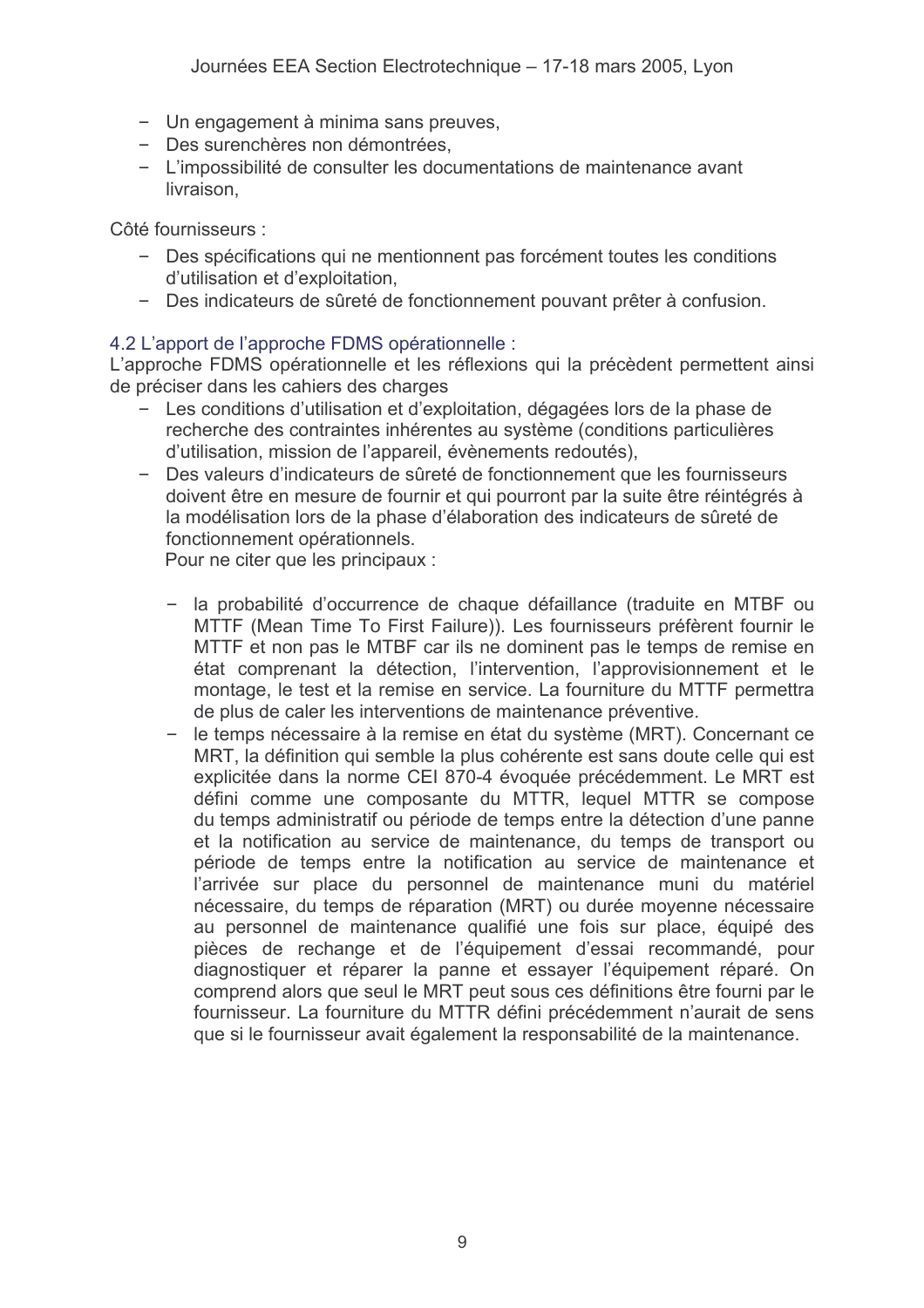### **5 Conclusion**

Cet article peut sembler exposer une méthode fastidieuse, mais c'est le prix à payer pour pouvoir intégrer au cours des études FDMS présentes et futures la richesse du retour d'expérience dont disposent RFF (Réseau Ferré de France) et la SNCF pour les installations fixes de traction électrique.

En ce qui concerne l'approche FDMS opérationnelle elle-même, les faits marquants à retenir nous semblent être les suivants :

- Elle est applicable à l'ensemble des installations fixes de traction électrique d'une ligne électrifiée maintenue. Cela permet par exemple de répercuter en terme de disponibilité prévisionnelle de l'alimentation, l'impact d'une modification opérée sur un mode de fonctionnement, l'architecture d'une sousstation ou encore la mise en œuvre de nouveaux appareils de coupure.
- Elle est également très intéressante car elle débouche sur un enrichissement du dialogue et des échanges entre le client intégrateur qu'est la SNCF et les fournisseurs, notamment lorsqu'il s'agit d'aboutir à une compréhension commune des exigences FDMS dans les cahiers des charges des matériels électrotechniques.
- Cette démarche peut certainement s'appliquer à d'autres domaines d'activité que celui de la traction électrique chaque fois qu'il est nécessaire d'étudier un système maintenu.

En définitive, l'étude prévisionnelle FDMS peut être considérée elle aussi comme l'un des outils d'aide au diagnostic des signes avant coureur de défaillances afin d'éviter le défaut majeur. Elle intervient en effet très en amont, et permet de préparer l'avenir au plus tôt en réagissant dès la phase de conception du système d'alimentation électrique et d'écriture des cahiers des charges techniques des matériels électrotechniques.

### **Références**

[1] Commission Electrotechnique Internationale CEI 870 – 4 Matériels et systèmes de télé conduite – Quatrième partie : prescriptions relatives aux performances

[2]NF EN 50126 - Applications ferroviaires - Spécification et démonstration de la fiabilité, de la disponibilité, de la maintenabilité et de la sécurité (FDMS)- Edition de Janvier 2000

[3] Military Standard - MIL-STD-1388-2B- DOD REQUIREMENTS FOR A LOGISTIC SUPPORT ANALYSIS RECORD 28 MARCH 1993 Annexe E section 3 article 001

[4] P.CARER, G. CABRIEL et Y.LAVAGNE EDF/DER, Clamart: « Etudes de fiabilité, disponibilité et maintenabilité pour améliorer la qualité de service. » PQA  $91 - D - 23$ 

[5] Pierre DERSIN, Didier DUPRE, Stéphane ROMEI ALSTOM: « Modèle d'estimation prévisionnelle de la disponibilité d'un système de transport ferroviaire »Colloque λμ 11 29 Septembre au 1er octobre 1998.